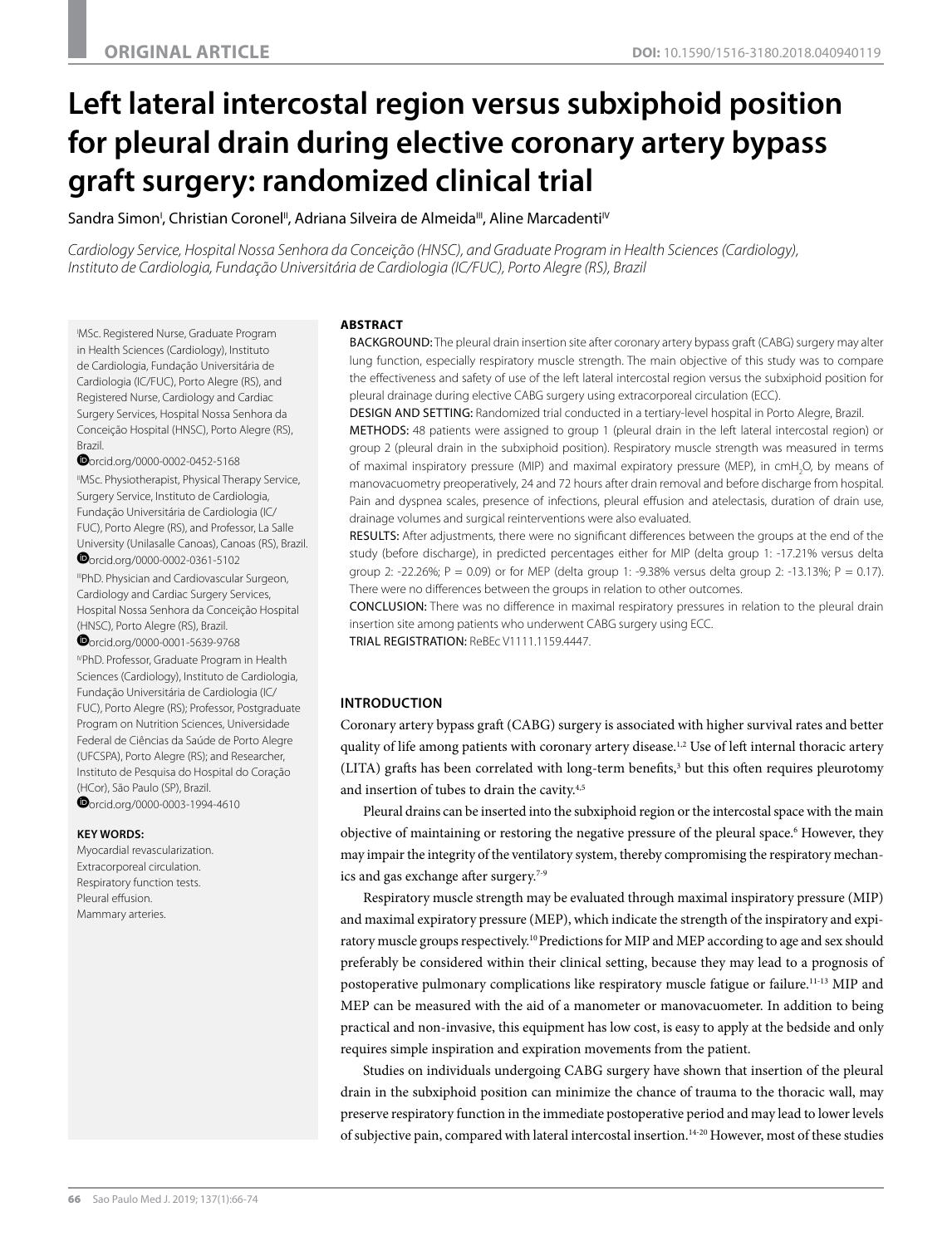were conducted among patients undergoing CABG surgery without extracorporeal circulation  $(ECC)$ ,  $15-17,20,21$  without prior pulmonary disease,<sup>14-16,18,19</sup> and with use of spirometry rather than manovacuometry to evaluate respiratory muscle strength.14,15,18-20

#### **OBJECTIVE**

The main objective of this study was to compare the effects of pleural drain insertion in the subxiphoid region with insertion in the left lateral intercostal region, on MIP and MEP measured via manovacuometry, among patients undergoing elective CABG surgery with ECC and use of LITA grafts. The secondary aims were to compare pain, dyspnea, infections, pleural effusion, atelectasis, drainage volumes, surgical reintervention and number of hours with the drain between the groups.

# **METHODS**

# **Study design and setting**

This was a parallel randomized clinical trial conducted among candidates for CABG with ECC and use of LITA grafts who were admitted to the Cardiology and Cardiac Surgery Service of the Nossa Senhora da Conceição Hospital (HNSC, Porto Alegre, Brazil). The research project was approved by the Research Ethics Committee (REC) of the University Foundation of Cardiology (UP protocol 4904/13) in August 2013 and by the REC of the Conceição Hospital Group under number 14-226 in May 2014. The protocol was registered in the Brazilian Registry of Clinical Trials (ReBEc) under the number V1111.1159.4447. All participants signed an informed consent form. Data collection was carried out from July 2014 to August 2015. We used the CONSORT Statement for reporting this trial.

## **Study population**

Patients aged between 40 and 80 years, with an indication for  $CABG$  surgery with LITA graft<sup>2</sup> and associated pleurotomy, were included in the study. Patients with severe neuropsychiatric deficits who required concomitant surgical interventions such as valve replacement or aortic surgery, or who presented symptomatic abdominal hernias, stroke prior to or during the study period or any other conditions that impeded use of a manovacuometer (strength deficit, sensory deficit, facial paralysis or pleurocutaneous or pulmonary fistulas), were excluded.

## **Randomization and allocation concealment**

The block randomization sequence was generated with the aid of the website www.randomization.org and the numbers were allocated through using individual opaque sealed envelopes. After checking the eligibility criteria and after patients had signed the consent form, the participants were allocated to either of two groups (1:1 randomization): group 1: with use of a left lateral drain, inserted at the intersection of the  $6<sup>th</sup>$  or  $7<sup>th</sup>$  left intercostal space with the middle axillary line; or group 2: with use of a drain inserted in the subxiphoid region. Only one researcher had access to the randomization list and he did not participate in the enrollment. The patients, surgeons and researchers involved in both allocation and data collection (including the operators who performed the manovacuometry) were aware of the group to which the participants were randomized because these patients were identified by means of a green or orange patch on their hospital bracelet, to indicate to the surgeon which pleural drain insertion site should be used (green label: lateral insertion; orange label: subxiphoid insertion). The clinical cardiologists, radiologists and other professionals who evaluated the patients' examinations, along with the professionals involved in the statistical analysis, were blinded to the randomization groups.

## **Primary outcomes**

The primary outcomes were MIP and MEP, in  $\text{cmH}_{2}$ 0, evaluated by means of manovacuometry. This was performed in accordance with standardized protocols, at the baseline and at another three times: 24 hours and 72 hours after drain removal and at hospital discharge.<sup>21,22</sup> We used an analogue manovacuometer (M120; Globalmed, Porto Alegre, RS, Brazil) that had been certified by the Brazilian standards agency Inmetro and which was capable of making measurements over the range from -150 to +150  $\text{cmH}_{2}$ 0.

Predicted MIP and MEP values were calculated using the equations proposed by Neder et al.<sup>23</sup> for individuals aged 20 to 80 years, separately for males (MIP =  $155.3 - 0.80*$ height; MEP = 165.4 - 0.81\*height) and for females (MIP = 110.4 - 0.49\*height;  $MEP = 115.6 - 0.61*height$ . The predicted percentages for maximal respiratory pressures were calculated individually based on the formula: (measured MIP or MEP/predicted MIP or MEP)\*100.

#### **Secondary outcomes**

#### *Subjective degree of pain*

The subjective degree of pain at the site of drain insertion was ascertained at 24 hours and 72 hours in the postoperative period and before hospital discharge, with the aid of a visual analogue scale graded from zero to ten,<sup>24</sup> on which zero represented absence of pain and ten, the most intense pain.

## *Subjective degree of dyspnea*

The subjective degree of dyspnea was assessed at 24 hours and 72 hours in the postoperative period and before hospital discharge using the modified Borg dyspnea scale,<sup>25</sup> graded from zero to ten, in which zero characterized absence of dyspnea and ten, the worst sensation of dyspnea.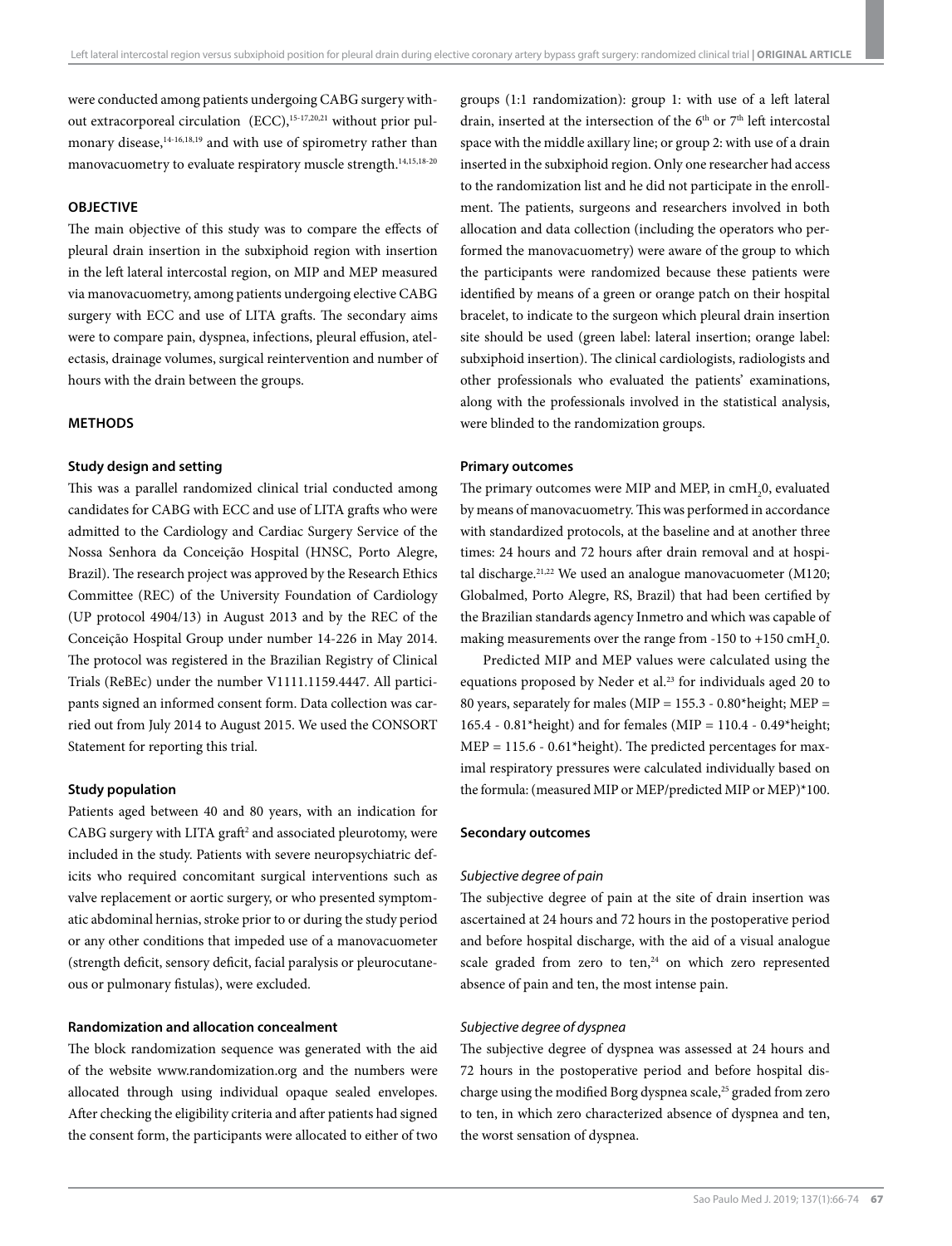## *Respiratory and surgical wound infection*

Respiratory infection was defined, in accordance with clinical criteria,<sup>26</sup> as an association of hyperthermia, infectious leukogram and compatible radiological examination. Surgical wound infections were diagnosed from occurrences of local phlogistic signs such as heat, redness, pain, purulent secretion and edema, along with the presence of sternum instability, fever and an infectious leukogram.26-29

#### *Pleural effusion and atelectasis*

The presence of pleural effusion was evaluated through simple chest x-ray examinations in the posterior-anterior and lateral incidences, which were interpreted by two independent blinded physicians. The first x-ray was performed between 48 hours and 72 hours after drain removal; the second examination was performed between 73 hours and 120 hours after drain removal. Pleural effusion was categorized as absent, small or medium, and was assessed as present on the right or left side. Atelectasis was also evaluated based on radiological examinations and was registered in the medical records.

#### *Duration of drain use and pleural drainage*

The duration of pleural drain use was recorded as the number of hours. The volumes collected through mediastinal and pleural drainage (in milliliters) were ascertained from the hospital records. The need for medical reinterventions during the hospital stay was evaluated considering the need for pleural drainage after removal of the chest drain, through insertion of a tubular drain or thoracocentesis.

# **Other variables**

At the first assessment (preoperative), sociodemographic data (sex and age) and clinical data regarding the patients' current and previous medical histories and use of medications were collected by means of interviews and from hospital records. Existence of a smoking habit was categorized as "current", "former" (if the individual had stopped smoking for more than a year) or "never". Alcohol consumption and/or alcohol abuse (consumption of  $\geq 30$  g/day for men and  $\geq$  15 g/day for women) was identified from the medical records and clinical history. Patients were deemed to be former alcoholics if they had ceased their abusive consumption of alcoholic beverages more than one year previously. Body mass index (BMI) was calculated as the ratio between body mass (in kilograms) and squared height (in meters) and was expressed as  $kg/m<sup>2</sup>$ .

#### *Clinical and cardiological history*

Clinical and cardiological information were collected from the hospital medical records, including the current disease history (symptoms and their characteristics), previous disease

history (hypertension, diabetes mellitus, dyslipidemias, previous myocardial infarction and angina) and previous examinations. Family histories of previous diseases and treatments, such as percutaneous myocardial revascularization or non-cardiological surgery were also taken into consideration.

All the patients underwent a baseline electrocardiogram, which was used for comparative evaluations between the pre and postoperative periods. The professionals involved were blinded to the study objectives. The anesthetic technique used was the same for both groups (balanced general anesthesia, with inhalants and venous agents). Epidural analgesia was not used in any case. The chest tube caliber was 38 French for both groups.

#### *Intraoperative period variables*

Intraoperative variables were obtained from the medical records in both the surgical and the intensive care unit, as follows:

- Total duration of ECC: length of time with extracorporeal circulation, in minutes;
- Duration of surgery: length of time, in hours, that elapsed from the arrival of the patient in the surgical room until entry to the intensive care unit (ICU);
- Duration of mechanical ventilation: length of time, in hours, that elapsed between orotracheal intubation of the patient in the surgical room and extubation in the ICU;
- Length of stay in the ICU: length of stay in the ICU, in hours, until referral to the inpatient unit;

Outcomes were collected from the medical records. Myocardial infarction and revascularization followed by death in the same hospital was adjudged to be cardiovascular death.

#### **Sample calculation**

The sample size calculation was performed using the WinPepi software for Windows. Based on data from a previous randomized trial that assessed maximal respiratory pressures among patients undergoing CABG surgery,<sup>16</sup> we found that we would need a sample size of 20 participants in each group to find a difference in predicted percentage for MIP of 14% between the groups, considering standard deviations of 15% both in group 1 and in group 2, a study power of 80%, and an alpha level of 0.05. After adding 20% to cover for losses, the final sample size would need to be 48 individuals.

#### **Statistical analyses**

The data were recorded in a database in the Excel software, version 2013. The analyses were carried out in the Statistical Package for the Social Sciences (SPSS), version 20 for Windows. All the analyses were performed using the intention-to-treat principle. Continuous variables were described as means and standard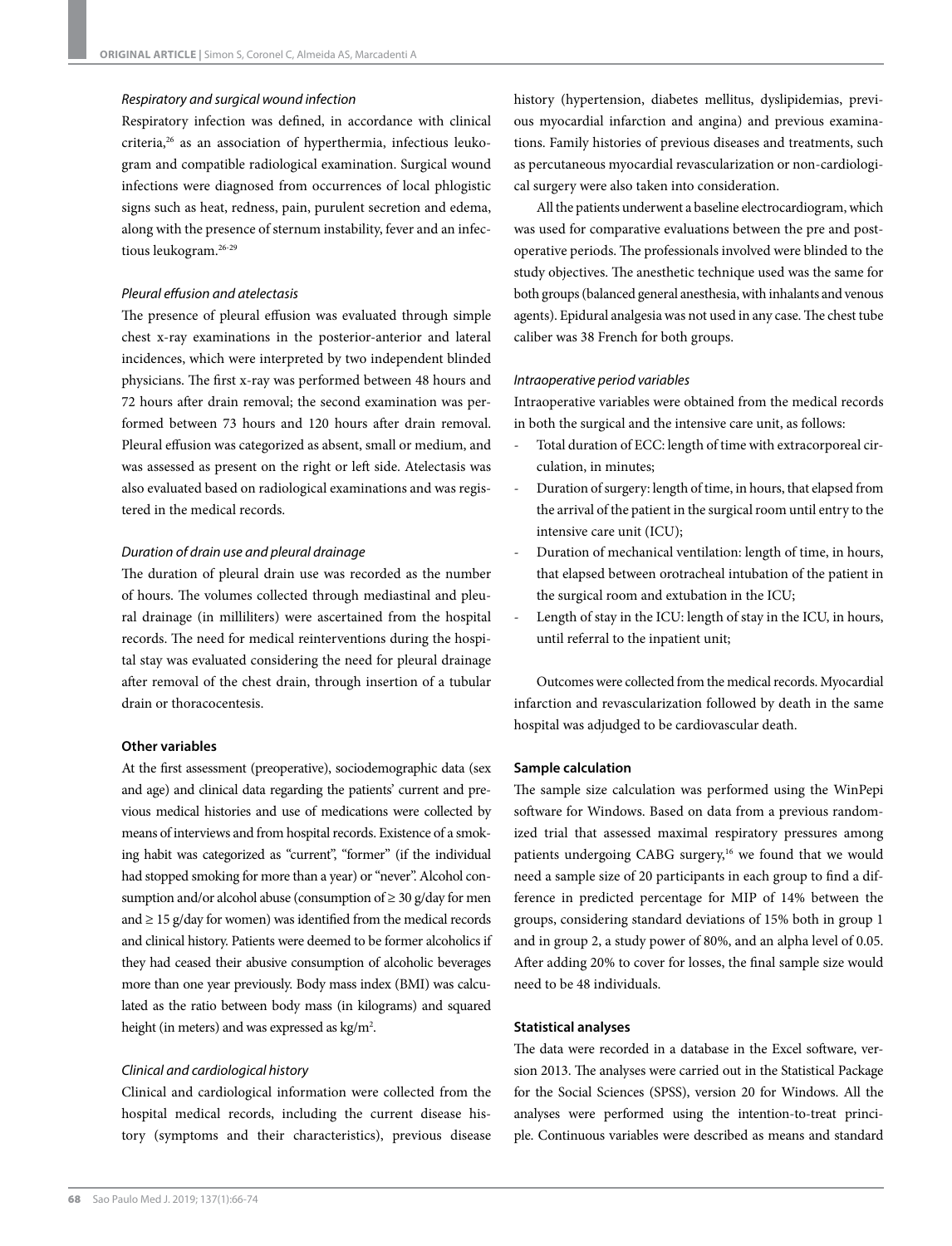deviations (for symmetrical variables) and/or medians and interquartile ranges (for asymmetrical variables). Categorical variables were described as absolute frequencies and numbers. Student's t test was used to compare means, and the Wilcoxon-Mann-Whitney test to compare medians. Comparisons between proportions were made using Pearson's chi-square test or Fisher's exact test. Generalized estimated equation (GEE) tests and Bonferroni post-hoc tests were used for intergroup and intragroup comparisons between different times. A significance level of 5% was used.

#### **RESULTS**

During the enrollment period, from July 2014 to August 2015, 85 patients were admitted electively or urgently to the Cardiology and Cardiac Surgery Service of the HNSC with a surgical indication and thus were eligible for inclusion in the study. Of these, five were discharged for an elective return and did not return to undergo the CABG procedure, and 32 individuals had indications for other surgeries. In the end, 48 patients underwent randomization (**Figure 1**). Among these, five patients who were allocated to group 1 did not complete the study: three because of death (two due to cardiovascular causes, i.e. cardiogenic shock on the first postoperative day, and one due to an infectious cause, consisting of pulmonary sepsis); and two because they suffered incapacitating strokes during the perioperative period. Thus, 19 patients randomized to the lateral drain group and 24 randomized to the subxiphoid drain group completed the study.

**Table 1** presents the characteristics of the participants according to the randomized groups at the baseline. There were no significant differences between the groups. The previous surgeries that were identified were valve replacement, prostatectomy, cholecystectomy and mastectomy, with no difference in prevalence between the groups ( $P = 0.72$ ). The individuals allocated to the lateral group presented higher prevalence of prior myocardial infarction associated with percutaneous revascularization, compared with the subxiphoid group ( $P = 0.038$ ).

**Table 2** shows the perioperative data on the patients according to the randomized groups. There were no significant differences in the variables at the preoperative assessment (heart rate, oxygen



**Figure 1.** Flowchart of study participants.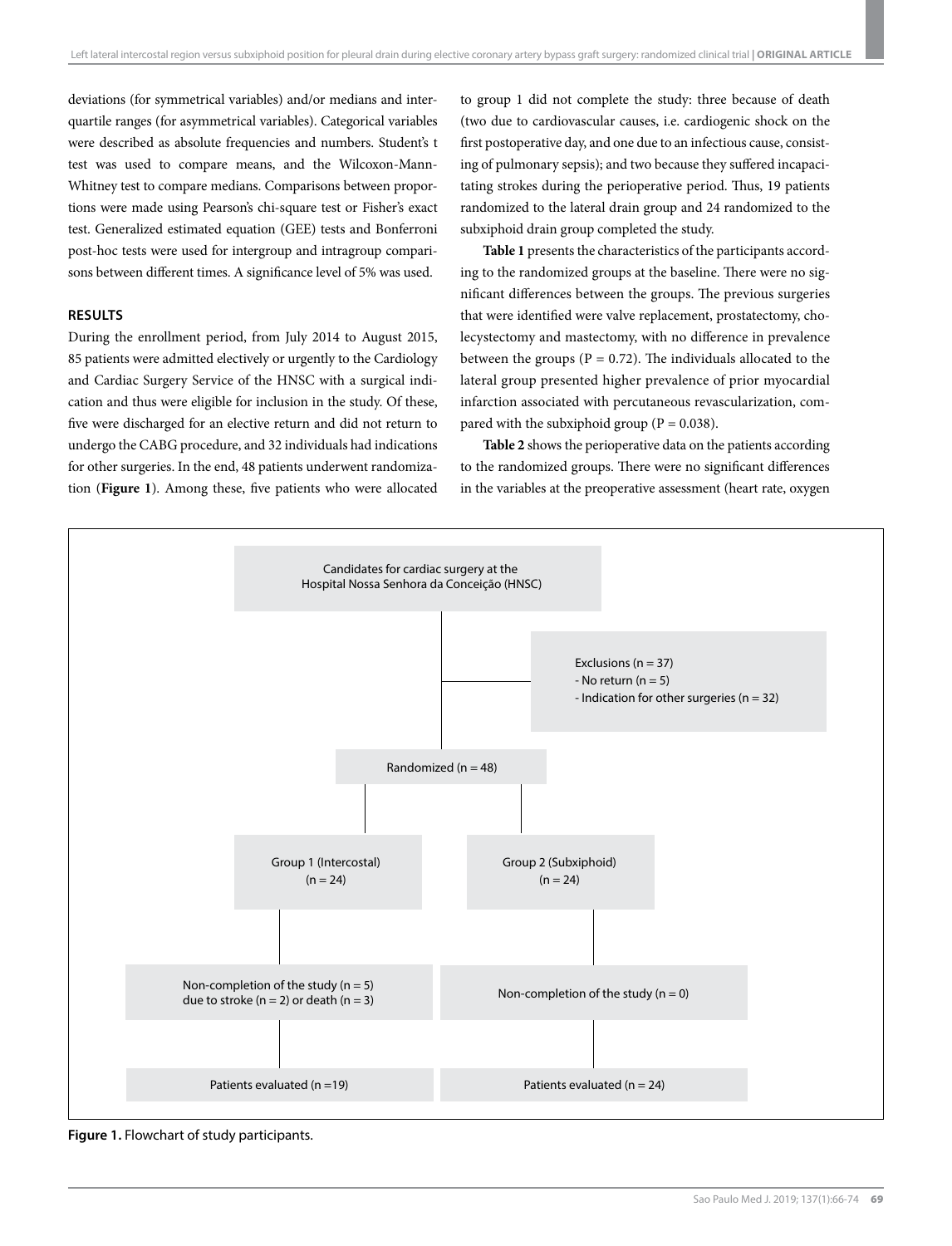saturation, maximal respiratory pressures and predicted percentages for pressures). In the subxiphoid group, longer duration of ECC  $(P = 0.028)$ , higher pleural volume drained  $(P = 0.01)$  and higher frequency of atelectasis were observed, although these differences were not statistically significant ( $P = 0.10$ ). With regard to pleural effusion (**Table 3**), there was a higher frequency on the left side in the subxiphoid group, both in the first ( $P = 0.17$ ) and in the second  $(P = 0.18)$  radiographic examination, compared with the lateral group.

**Table 4** shows the differences in the predicted percentages for maximal pressures (inspiratory and expiratory) according to the time of assessment and treatment group, after adjustment for smoking, diagnoses of asthma/chronic obstructive pulmonary disease and duration of mechanical ventilation. No significant difference was observed either in inspiratory pressure ( $P = 0.83$ ) or in expiratory pressure ( $P = 0.76$ ), in relation to the treatment (kind of drain) at the end of the study period. In both groups, a significant

|  |  | <b>Table 1.</b> Baseline characteristics according to study groups [mean $\pm$ standard deviation; n (%)] |
|--|--|-----------------------------------------------------------------------------------------------------------|
|--|--|-----------------------------------------------------------------------------------------------------------|

|                                                                        | Lateral drain<br>$N = 24$ | Subxiphoid drain<br>$N = 24$ | P-value    |
|------------------------------------------------------------------------|---------------------------|------------------------------|------------|
| Male                                                                   | 15(62.5)                  | 16(66.7)                     | $0.76*$    |
| Age in years                                                           | $65.58 \pm 9.50$          | $61.75 \pm 9.58$             | $0.17*$    |
| Body mass index in kg/m <sup>2</sup>                                   | $27.45 \pm 4.72$          | $28.93 \pm 3.49$             | $0.22**$   |
| <b>Diabetes mellitus</b>                                               | 13 (54.2)                 | 10(41.7)                     | $0.56*$    |
| Hypertension                                                           | 20 (83.3)                 | 23 (95.8)                    | $0.35*$    |
| Dyslipidemia                                                           | 17(70.8)                  | 21 (87.5)                    | $0.29*$    |
| Asthma/chronic obstructive pulmonary disease                           | 4(16.7)                   | 4(16.7)                      | $> 0.90*$  |
| Chronic kidney disease                                                 | 2(8.3)                    | 3(12.5)                      | $> 0.90*$  |
| Peripheral obstructive disease/peripheral arterial obstructive disease | 5(20.5)                   | 2(8.3)                       | $0.42*$    |
| <b>Previous stroke</b>                                                 | 3(12.5)                   | 2(8.3)                       | $> 0.90*$  |
| Smoking                                                                |                           |                              |            |
| Current smoker                                                         | 2(8.3)                    | 2(8.3)                       | $0.32*$    |
| Former smoker                                                          | 13 (54.2)                 | 8(33.3)                      |            |
| Never smoked                                                           | 9(37.5)                   | 14 (58.3)                    |            |
| <b>Alcohol consumption</b>                                             |                           |                              |            |
| Former alcoholism                                                      | 2(8.3)                    | 2(8.3)                       | $> 0.90*$  |
| No alcoholism                                                          | 22(91.7)                  | 22 (91.7)                    |            |
| Coronary artery disease                                                |                           |                              |            |
| Previous acute myocardial infarction                                   | 8(33.3)                   | 3(12.5)                      |            |
| Acute myocardial infarction with percutaneous revascularization        | 3(12.5)                   | 0                            | $0.038*$   |
| Angina                                                                 | 9(37.5)                   | 10(41.7)                     |            |
| Angina with percutaneous revascularization                             | 0                         | 4(16.7)                      |            |
| No history of coronary artery disease                                  | 4(16.7)                   | 7(29.2)                      |            |
| <b>Family history of CAD</b>                                           | 3(12.5)                   | 3(12.5)                      | $> 0.90**$ |
| Reason for hospital admission                                          |                           |                              |            |
| Acute myocardial infarction                                            | 9(37.5)                   | 9(37.5)                      | $> 0.90*$  |
| Angina                                                                 | 15 (62.5)                 | 15 (62.5)                    |            |
| Lesions identified by means of coronary artery angiography             |                           |                              |            |
| Left coronary trunk                                                    | 1(4.2)                    | $\pmb{0}$                    |            |
| Left coronary trunk $+$ other coronary arteries                        | 2(8.3)                    | 5(20.8)                      | $0.35*$    |
| Multiarterial                                                          | 20(83.3)                  | 19 (79.1)                    |            |
| Intra-stent restenosis (previous)                                      | 1(4.2)                    | $\pmb{0}$                    |            |
| <b>Chronic-use medications</b>                                         |                           |                              |            |
| Acetylsalicylic acid                                                   | 22 (91.7)                 | 19 (79.2)                    | $0.42**$   |
| Clopidogrel                                                            | 7(29.2)                   | 6(25)                        | $>0.90**$  |
| <b>Statins</b>                                                         | 20 (83.3)                 | 17 (70.8)                    | $0.49**$   |
| Beta-blockers                                                          | 16(66.7)                  | 15 (62.5)                    | $> 0.90**$ |
| Resting electrocardiogram                                              |                           |                              |            |
| Sinus rhythm                                                           | 22(91.7)                  | 21(87.5)                     | $0.36*$    |
| Atrial fibrillation                                                    | 1(4.2)                    | 3(12.5)                      |            |
| Others                                                                 | 1(4.2)                    | $\mathbf 0$                  |            |

Statistical tests used: \*Pearson's chi-square test; ‡ Student's t test; \*\*Fisher's exact test.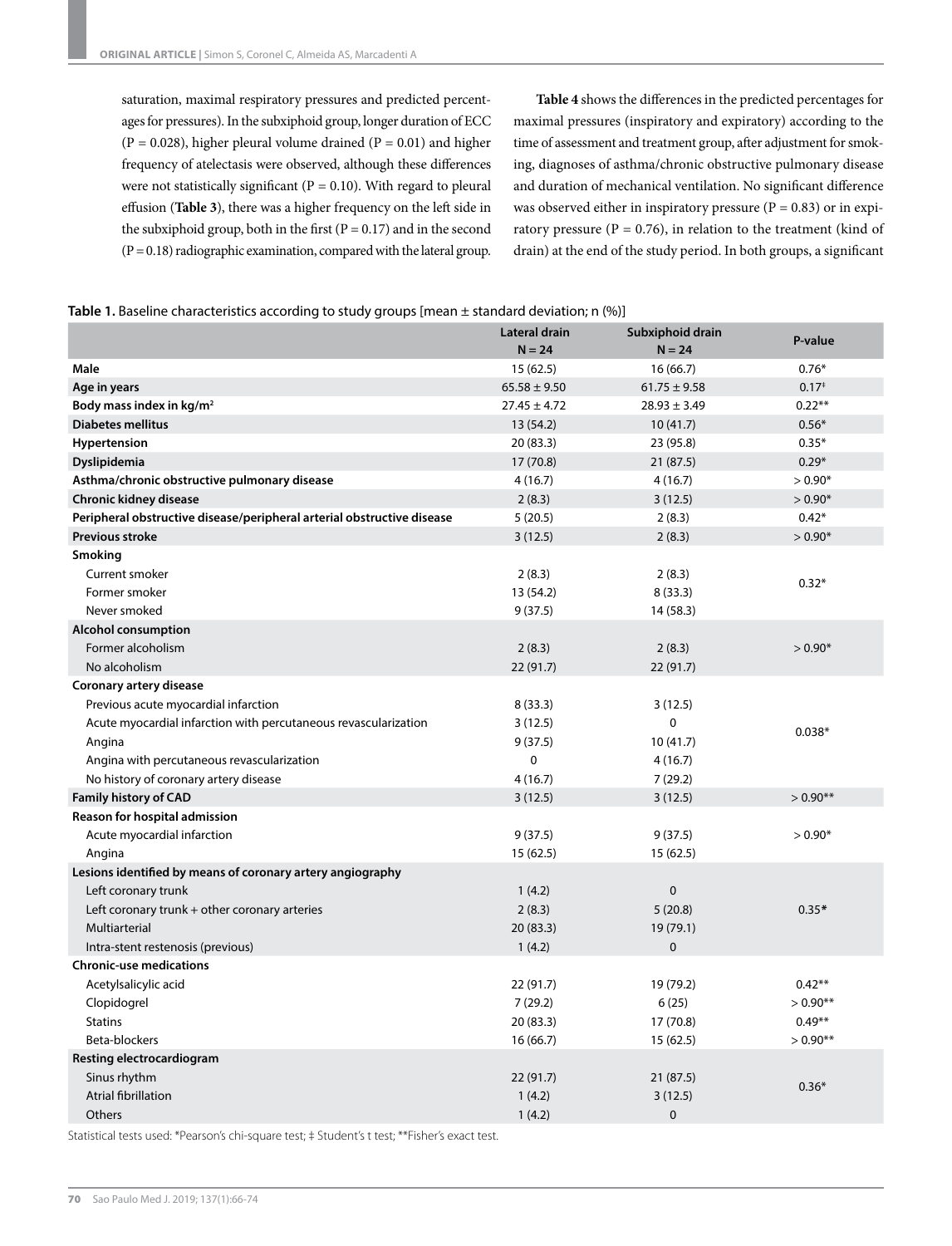#### **Table 2.** Perioperative data according to group [mean ± standard deviation; median (interquartile range; N [%])

|                                                    | <b>Lateral drain</b><br>$N = 24$ | Subxiphoid drain<br>$N = 24$ | P-value             |
|----------------------------------------------------|----------------------------------|------------------------------|---------------------|
| Preoperative                                       |                                  |                              |                     |
| Heart rate in bpm                                  | $75 \pm 10.5$                    | $72 \pm 11.29$               | $0.33*$             |
| Saturation of oxygen in %                          | $95.50 \pm 1.56$                 | $96.25 \pm 2.69$             | $0.24*$             |
| MIP in cmH <sub>2</sub> O                          | $53.83 \pm 22.71$                | $61.46 \pm 24.58$            | $0.27$ <sup>+</sup> |
| MEP in cmH <sub>2</sub> O                          | $67.50 \pm 25.02$                | $73.75 \pm 22.95$            | $0.37+$             |
| Percentage of predicted MIP, in %                  | $58.93 \pm 24.91$                | $63.37 \pm 20.96$            | $0.51*$             |
| Percentage of predicted MEP, in %                  | $38.69 \pm 14.13$                | $40.86 \pm 10.95$            | $0.56*$             |
| Intraoperative and IPO                             |                                  |                              |                     |
| Duration of extracorporeal circulation, in minutes | $113.96 \pm 29.18$               | $134.79 \pm 34.32$           | 0.028 <sup>‡</sup>  |
| Time in the operating room, in hours               | $7.06 \pm 1.26$                  | $7.08 \pm 1.22$              | $0.94*$             |
| Duration of mechanical ventilation, in hours       | 24 (20; 27)                      | 24.5 (15; 44)                | $0.73*$             |
| Length of ICU stay, in hours                       | 94.8 (71; 190)                   | 119 (86; 181)                | $0.65*$             |
| Acute myocardial infarction                        | 5(20,8)                          | 4(16.7)                      | $> 0.90**$          |
| <b>Stroke</b>                                      | 1(4.2)                           | 1(4.2)                       | $> 0.90**$          |
| Cardiorespiratory arrest                           | 4(16.6)                          | 1(4.2)                       | $0.35***$           |
| Arrhythmia                                         | 12(50)                           | 8(33.3)                      | $0.38**$            |
| Postoperative                                      |                                  |                              |                     |
| Duration of drain use, in hours                    | 47 (43; 55)                      | 52.5 (45; 72)                | $0.11*$             |
| Drained pleural volume, in milliliters             | 133 (107; 171)                   | 190 (140; 251)               | $0.01*$             |
| Atelectasis                                        | 1(4.5)                           | 6(25)                        | $0.10*$             |
| Respiratory infection                              | 4(18.2)                          | 8(33.3)                      | $0.32**$            |
| Surgical wound infection                           | 3(13.6)                          | 5(20.8)                      | $0.70**$            |
| Surgical reoperation                               | 2(8.3)                           | 1(4.2)                       | $> 0.90**$          |

Statistical tests used: ‡Student's t test; \*Mann-Whitney test; \*\*Fisher's exact test.

IPO = immediate postoperative; ICU = intensive care unit; MIP = maximal inspiratory pressure; MEP = maximal expiratory pressure.

#### **Table 3.** Characterization of pleural effusion according to group [n (%)]

| Radiographic examination 1 (48 h to 72 h after drain removal) |         |              | Radiographic examination 2 (73 h to 120 h after drain removal) |          |            |           |              |               |          |
|---------------------------------------------------------------|---------|--------------|----------------------------------------------------------------|----------|------------|-----------|--------------|---------------|----------|
|                                                               | Absent  | <b>Small</b> | <b>Medium</b>                                                  | P-value* |            | Absent    | <b>Small</b> | <b>Medium</b> | P-value* |
| Right                                                         |         |              |                                                                | 0.64     | Right      |           |              |               | 0.21     |
| Lateral                                                       | 3(15.8) | 6(31.6)      | 10(52.6)                                                       |          | Lateral    | 13 (68.4) | 4(21.1)      | 2(10.5)       |          |
| Subxiphoid                                                    | 3(12.5) | 11 (45.8)    | 10(41.7)                                                       |          | Subxiphoid | 12 (50)   | 11(45.8)     | (4.2)         |          |
| Left                                                          |         |              |                                                                | 0.17     | Left       |           |              |               | 0.18     |
| Lateral                                                       | 8(42.1) | 9(47.4)      | 2(10.5)                                                        |          | Lateral    | 9(47.7)   | 10(52.6)     | $\mathbf 0$   |          |
| Subxiphoid                                                    | 4(16.7) | 15(62.5)     | 5(20.5)                                                        |          | Subxiphoid | 6(25)     | 16(66.7)     | 2(8.3)        |          |

Statistical tests used: \*Pearson's chi-square test.

Number of patients with lateral intercostal drain insertion who completed the study = 19.

Number of patients with subxiphoid drain insertion who completed the study = 24.

# **Table 4.** Predicted percentages for maximal inspiratory (%PMIP) and expiratory (%PMEP) pressures according to time assessed and randomized group (mean difference ± standard error)

|                         | Lateral           | Subxiphoid        | P-value* | $P-value**$ | P-value*** |
|-------------------------|-------------------|-------------------|----------|-------------|------------|
| %PMIP                   |                   |                   | 0.83     | < 0.001     | 0.09       |
| 24 hours – Preoperative | $-34.14 \pm 4.32$ | $-32.83 \pm 3.41$ |          |             |            |
| 72-24 hours             | $7.83 \pm 2.10$   | $4.42 \pm 1.20$   |          |             |            |
| Discharge - 72 hours    | $9.10 \pm 1.98$   | $6.15 \pm 1.57$   |          |             |            |
| %PMEP                   |                   |                   | 0.76     | < 0.001     | 0.17       |
| 24 hours – Preoperative | $-18.76 \pm 2.76$ | $-20.25 \pm 200$  |          |             |            |
| 72-24 hours             | $3.32 \pm 1.01$   | $2.83 \pm 0.93$   |          |             |            |
| Discharge - 72 hours    | $6.06 \pm 1.34$   | $4.29 \pm 0.73$   |          |             |            |

\*Difference between groups (treatment); \*\*Difference between times; \*\*\*Treatment x time interaction. Generalized estimation equations (GEE) adjusted for smoking, diagnosis of asthma/chronic obstructive pulmonary disease and mechanical ventilation.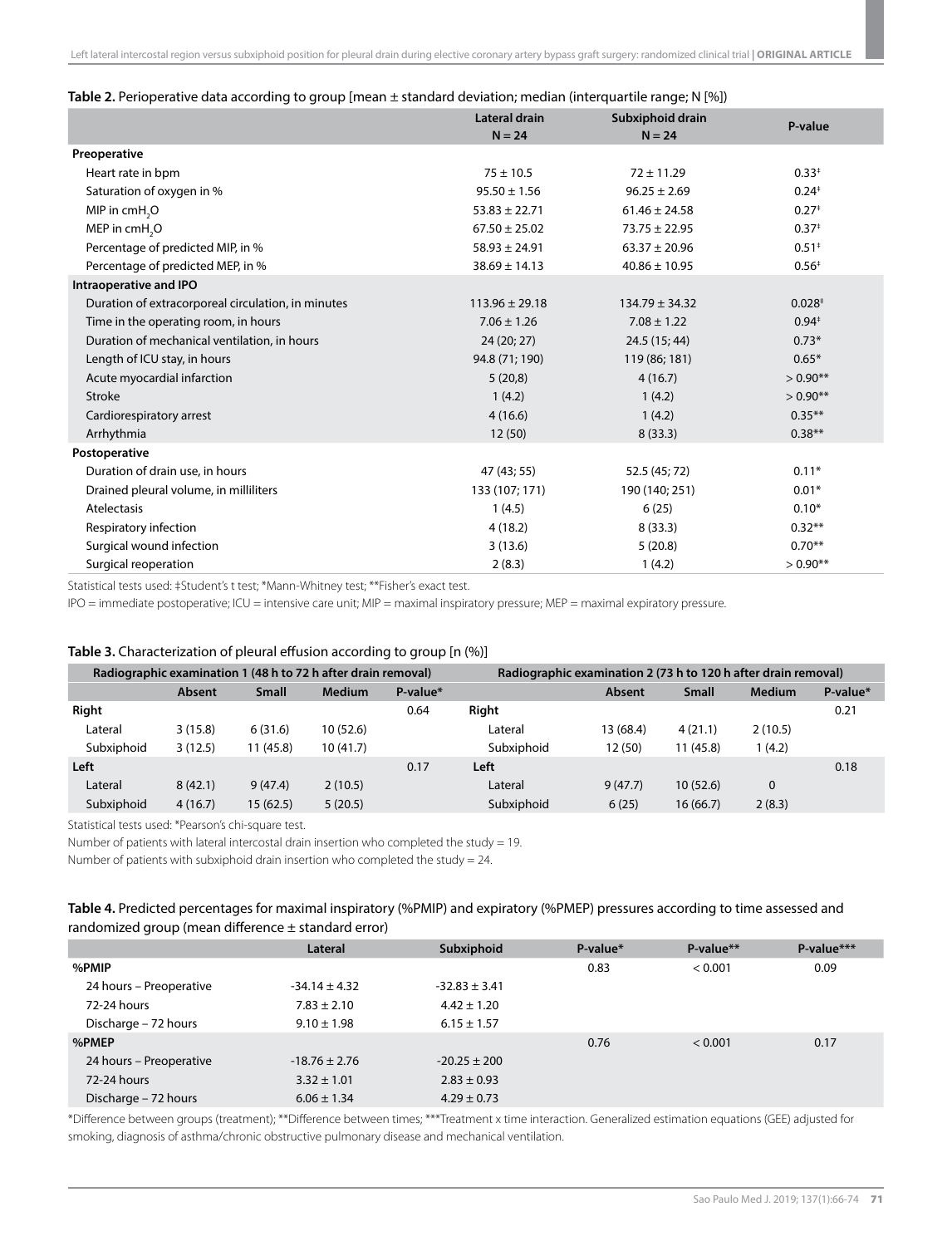reduction in the predicted percentage for inspiratory pressure was observed 24 hours after pleural drain removal (P < 0.001), and also in the predicted percentage for expiratory pressures ( $P < 0.001$ ). No interaction between treatment and time was detected at the end of the study period regarding the predicted values for inspiratory pressure ( $P = 0.09$ ) and expiratory pressure ( $P = 0.17$ ).

Both groups showed significant reductions in Borg score (thus indicating improvement in dyspnea) at the 72-hour assessment, compared with the 24-hour assessment (after adjusting for smoking and diagnoses of asthma/chronic obstructive pulmonary disease;  $P > 0.0001$ ). However, no differences between the groups were seen at the end of the study period ( $P = 0.23$ ). A similar result was observed in relation to the subjective degree of pain (mean Borg score), which presented a decrease (thus suggesting an improvement) at 72 hours after drain removal (group 1: 1.39; group 2: 1.89), compared with the 24-hour assessment (group 1: 2.96; group 2: 3.54), in both groups ( $P < 0.0001$ ). However, there were differences between the groups at the assessment at the time of discharge ( $P = 0.17$ ).

## **DISCUSSION**

This study evaluated the impact of insertion of pleural drains on the behavior of respiratory muscle strength, by means of a manovacuometer, in patients undergoing CABG surgery with ECC and LITA graft implantation. No significant differences in the predicted percentages for MIP and MEP at the end of the study period were observed in relation to the drain insertion site, i.e., in a lateral or subxiphoid position. On the other hand, the lateral group presented higher predicted MIP values before the time of discharge.

As expected, the patients included in this study had high prevalence of cardiovascular risk factors, along with a differentiated profile in relation to the severity of the cardiac lesions identified through coronary artery angiography. In the group of patients allocated to the lateral drain positioning, some characteristics associated with greater in-hospital cardiovascular morbidity and mortality were highlighted, and this group contained a greater proportion of individuals undergoing drug therapy. This suggests that these individuals have a profile of higher risk and vulnerability.<sup>30</sup> Thus, the likelihood of occurrence of outcomes such as death and stroke in this group could be higher than among patients allocated to the subxiphoid drain.

The low predicted percentages for MIP and MEP among the patients in both groups (38 to 63%) in the preoperative assessments indicated that features associated with decreased respiratory muscle strength were present: advanced age, lung diseases and smoking; along with the progression of the cardiovascular disease itself. It is known that increased or improved maximal respiratory pressure prior to surgery is associated with fewer postoperative complications such as atelectasis, respiratory infections, duration of mechanical ventilation and length of hospital stay.<sup>31</sup> On the other hand, lower maximal respiratory pressure is associated with increased incidence of cardiovascular events such as myocardial infarction, stroke and death among elderly patients.<sup>32</sup>

As expected and previously demonstrated,<sup>33</sup> the MIP and MEP decreased significantly over the first 24 hours after the CABG and, at discharge, they still had lower values than those observed in the preoperative assessment. In previous studies in which spirometers were used as the means of assessing respiratory pressures, it was concluded that insertion of the pleural drain in the subxiphoid position was associated with lower impairment of respiratory muscle strength.8,15,20 However, in the present study, the pleural drain position was not found to have any significant influence on maximum respiratory pressures.

The patients allocated to group 2 had significantly longer ECC and drainage times than those in group 1. These factors are directly associated with reduced pulmonary compliance and with dysfunction,15,34 and this may explain our results, which were different from those of previous studies. The tendency among the patients allocated to the lateral group to present higher inspiratory pressure values before hospital discharge than those of the patients in the subxiphoid group may be partially explained by their lower BMI<sup>35</sup> and by the presence of lower prevalence of atelectasis and respiratory infections and the shorter drainage time.

Unlike other studies that correlated drain insertion in the subxiphoid position with lower intensities of pain and dyspnea,14-16,18 we did not observe any differences between the groups regarding the subjectively assessed degrees of dyspnea and pain. The shorter time for which the pleural drain was used in the lateral group may have influenced these results.

Among the limitations of our study, we can cite: the sample size, which may have been insufficient after the losses; the number of deaths that occurred in only one of the groups, which may have occurred at random, but also may have represented a selection bias; and the socioeconomic (low-income) and cultural (low-education) conditions of the participants, which may also have negatively influenced our results (participants with low income and low education may have worse understanding of and compliance with medical recommendations).

# **CONCLUSION**

We did not observe any difference in the effect of pleural drain insertion site after CABG surgery on the respiratory pressures among patients who underwent this surgery with the use of ECC, LITA grafts and pleurotomy. A slight decline in maximal respiratory pressures in the patients with a lateral intercostal drain was identified, but with better recovery during hospitalization. In addition, higher prevalences of small and medium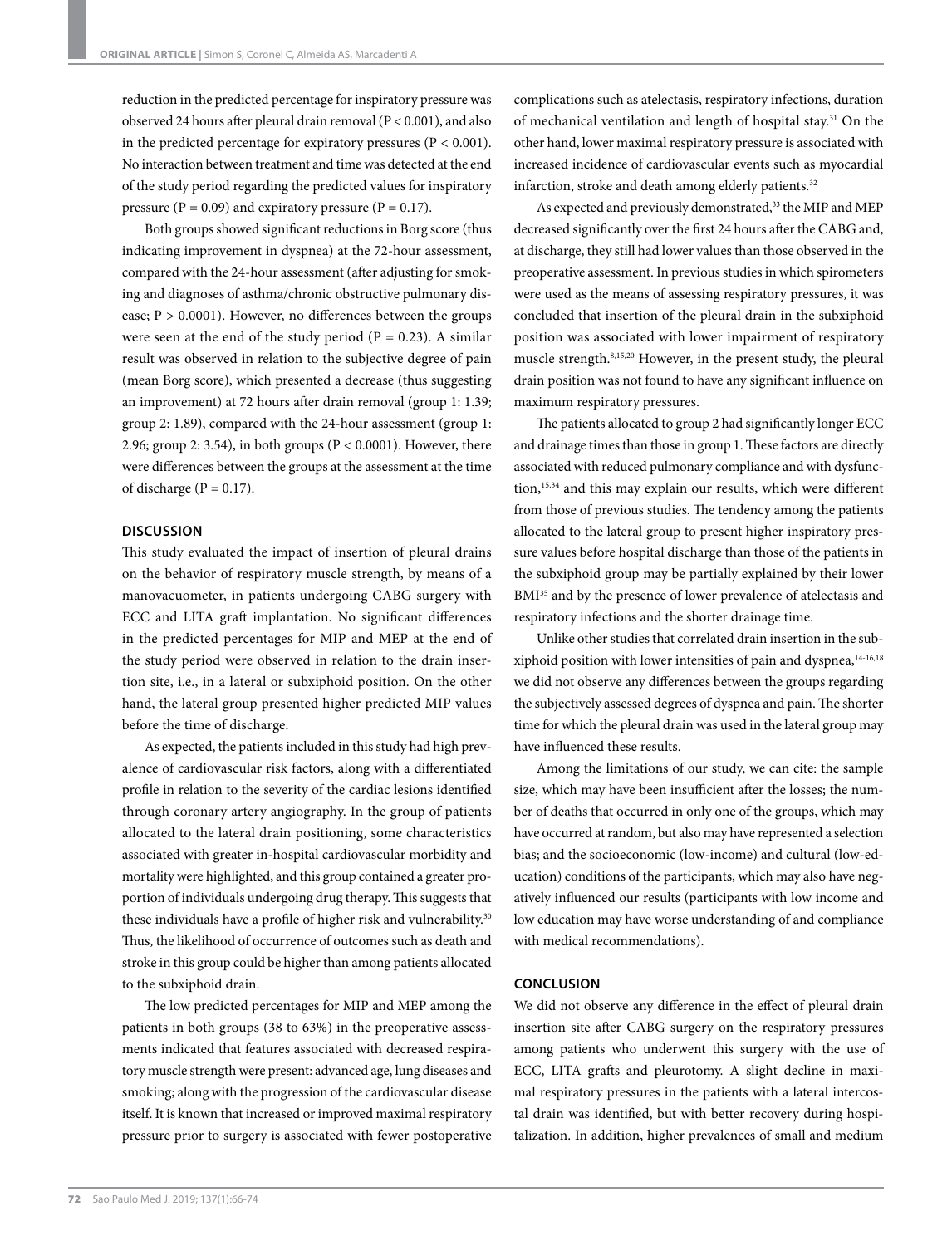pleural effusion, dyspnea, respiratory infection and atelectasis in the group with a drain inserted in the subxiphoid region were observed. Despite greater initial pain sensitivity among the patients with lateral drainage, no differences were observed in relation to subjective pain and dyspnea between the groups at the end of the study. A greater number of studies conducted among candidates for CABG surgery with use of ECC and LITA grafts are needed to broaden the validation of our results.

# **REFERENCES**

- 1. Taggart DP, Altman DG, Gray AM, et al. Effects of on-pump and off-pump surgery in the Arterial Revascularization Trial. Eur J Cardiothorac Surg. 2015;47(6):1059-65. PMID: 25217501; doi: 10.1093/ejcts/ezu349.
- 2. Neumann FJ, Sousa-Uva M, Ahlsson A, et al. 2018 ESC/EACTS Guidelines on myocardial revascularization. ESC Scientific Document Group. Eur Heart J. 2018. doi: 10.1093/eurheartj/ehy394. [Epub ahead of print]
- 3. Cameron A, Davis KB, Green G, Schaff HV. Coronary bypass surgery with internal-thoracic-artery grafts--effects on survival over a 15-year period. N Engl J Med. 1996;334:216-9. PMID: 8531997; doi: 10.1056/ NEJM199601253340402.
- 4. Iyem H, Islamoglu F, Yagdi T, et al. Effects of pleurotomy on respiratory sequelae after internal mammary artery harvesting. Tex Heart Inst J. 2006;33(2):116-21. PMID: 16878610.
- 5. Oz BS, Iyem H, Akay HT, et al. Preservation of pleural integrity during coronary artery bypass surgery affects respiratory functions and postoperative pain: a prospective study. Can Respir J. 2006;13(3):145- 9. PMID: 16642229; doi: 10.1155/2006/682575.
- 6. Light RW. Pleural controversy: optimal chest tube size for drainage. Respirology. 2011;16(2):244-8. PMID: 21166742; doi: 10.1111/j.1440- 1843.2010.01913.x.
- 7. Tavolaro KC, Guizilini S, Bolzan DW, et al. Pleural opening impairs respiratory system compliance and resistance in off-pump coronary artery bypass grafting. J Cardiovasc Surg (Torino). 2010;51(6):935-9. PMID: 21124292.
- 8. Guizilini S, Gomes WJ, Faresin SM, et al. Influence of pleurotomy on pulmonary function after off-pump coronary artery bypass grafting. Ann Thorac Surg. 2007;84(3):217-22. PMID: 17720381; doi: 10.1016/j. athoracsur.2007.04.062.
- 9. Ortiz LD, Schaan CW, Leguisamo CP, et al. Incidência de complicações pulmonares na cirurgia de revascularização do miocárdio [Incidence of pulmonary complications in myocardial revascularization]. Arq Bras Cardiol. 2010;95(4):441-6. PMID: 20802966; doi: 10.1590/S0066- 782X2010005000115.
- 10. Evans JA, Whitelaw WA. The assessment of maximal respiratory mouth pressures in adults. Respir Care. 2009;54(10):1348-59. PMID: 19796415.
- 11. Mans CM, Reeve JC, Elkins MR. Postoperative outcomes following preoperative inspiratory muscle training in patients undergoing cardiothoracic or upper abdominal surgery: a systematic review and meta analysis. Clin Rehabil. 2015;29(5):426-38. PMID: 25160007; doi: 10.1177/0269215514545350.
- 12. Fregonezi G, Azevedo IG, Resqueti VR, et al. Muscle impairment in neuromuscular disease using an expiratory/inspiratory pressure ratio. Respir Care. 2015;60(4):533-9. PMID 25587161; doi: 10.4187/respcare.03367.
- 13. Nawa RK, Gastaldi AC, da Silva EA, et al. Predicted preoperative maximal static respiratory pressures in adult cardiac surgeries: evaluation of two formulas. Rev Bras Cir Cardiovasc. 2012; 27(2):240-50. PMID: 22996975; doi: 10.5935/1678-9741.20120040.
- 14. Hagl C, Harringer W, Gohrbandt B, Haverich A. Site of pleural drain insertion and early postoperative pulmonary function following coronary artery bypass grafting with internal mammary artery. Chest. 1999;115(3):757-61. PMID: 10084489.
- 15. Guizilini S, Gomes WJ, Faresin SM, et al. Efeitos do local de inserção do dreno pleural na função pulmonar no pós-operatório de cirurgia de revascularização do miocárdio [Effects of the pleural drain site on the pulmonary function after coronary artery bypass grafting]. Rev Bras Cir Cardiovasc. 2004;19(1):47-54. doi: 10.1590/S0102-76382004000100010.
- 16. Cancio AS, Guizilini S, Bolzan DW, et al. Dreno pleural subxifoide confere menor comprometimento da força muscular respiratória, oxigenação e menor dor torácica após cirurgia de revascularização do miocárdio sem circulação extracorpórea: estudo controlado randomizado [Subxyphoid pleural drain confers lesser impairment in respiratory muscle strength, oxygenation and lower chest pain after off-pump coronary artery bypass grafting: a randomized controlled trial]. Rev Bras Cir Cardiovasc. 2012;27(1):103-9. PMID: 22729307; doi: 10.5935/1678-9741.20120015.
- 17. Guizilini S, Bolzan DW, Faresin SM, et al. Pleurotomy with subxyphoid pleural drain affords similar effects to pleural integrity in pulmonary function after off-pump coronary artery bypass graft. J Cardiothorac Surg. 2012;7:11. PMID: 22277597; doi: 10.1186/1749-8090-7-11.
- 18. Ozelami Vieira IB, Vieira FF, Abrão J, Gastaldi AC. Influence of pleural drain insertion in lung function of patients undergoing coronary artery bypass grafting. Rev Bras Anestesiol. 2012;62(5):696-708. PMID: 22999402; doi: 10.1016/S0034-7094(12)70168-X.
- 19. Guizilini S, Alves DF, Bolzan DW, et al. Sub-xyphoid pleural drain as a determinant of functional capacity and clinical results after off-pump coronary artery bypass surgery: a randomized clinical trial. Interact Cardiovasc Thorac Surg. 2014;19(3):382-7. PMID: 24899589; doi: 10.1093/icvts/ivu138.
- 20. Guizilini S, Viceconte M, Esperança GT, et al. Pleural subxyphoid drain confers better pulmonary function and clinical outcomes in chronic obstructive pulmonary disease after off-pump coronary artery bypass grafting: a randomized controlled trial. Rev Bras Cir Cardiovasc. 2014;29(4):588-94. PMID: 25714214; doi: 10.5935/1678-9741.20140047.
- 21. American Thoracic Society/European Respiratory Society. ATS/ERS Statement on respiratory muscle testing. Am J Respir Crit Care Med. 2002;166(4):518-624. PMID: 12186831; doi: 10.1164/rccm.166.4.518.
- 22. Souza RB. Pressões respiratórias estáticas máximas. J Bras Pneumol. 2002; 28(Supl 3):S155-65. Available from: http://www.jornaldepneumologia. com.br/PDF/Suple\_137\_45\_88%20Press%C3%B5es%20 respirat%C3%B3rias%20est%C3%A1ticas%20m%C3%A1ximas.pdf. Accessed in 2019 (Jan 4).